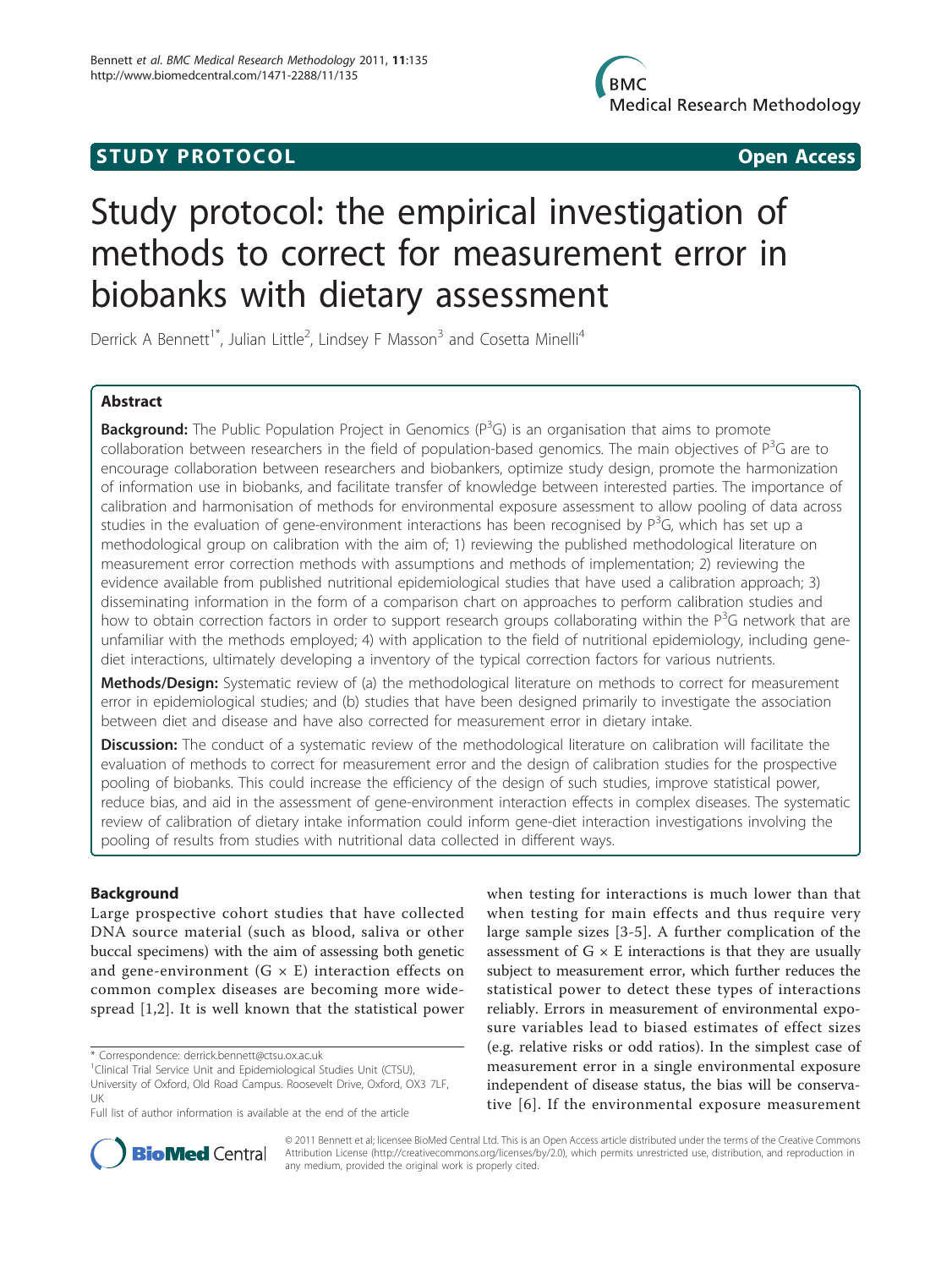error is substantial, then even relatively small errors in genotyping within limits that are often quoted (around 3%) can have an appreciable effect on interaction estimates [[7\]](#page-4-0). In more complex situations such as errors in confounders or differential errors in an environmental exposure between diseased cases and healthy subjects, the bias can operate positively or negatively [[8](#page-4-0)]. The bias can also be in either direction when genotyping errors are differential. When G and E are independent in the source population, and the errors in the assessment of each are independent, both differential and non-differential misclassification of a dichotomous factor tends to underestimate departure from a multiplicative G - E joint effect. The impact of misclassification on departures from additive effects is difficult to predict [[9,10\]](#page-4-0).

In theory, case-control studies are more vulnerable to differential misclassification than are cohort studies (and the related case-cohort and nested case-control designs). However, provided that the extent of misclassification of exposure does not vary by genotype, differential misclassification between cases and controls may not be a serious problem for the detection of departures from a multiplicative G - E joint effect [[9\]](#page-4-0). Simulation analyses under more general joint misclassification of genotype and environmental exposure, again focussing on detection of departure from multiplicative joint effects, also suggest that many regular tests for the hypothesis of no interaction maintain correct type I error rates in the presence of differential misclassification when there is no effect or a weak marginal effect of genotype [[11\]](#page-4-0). Regardless of this fact, however, there will still be a loss of statistical power hence the need for large sample sizes.

If it is possible to quantify the magnitude of the measurement error, then making appropriate adjustments for it (i.e. calibration of the ensuing effect size), can add great value to the study of such environmental exposures, particularly in terms of preventing a reduction in statistical power. Calibration studies that involve a subset of participants from the main study can be designed in parallel with the main study in order to assess the degree of measurement error in the environmental exposures of interest, and produce calibration/correction coefficients [\[12-14\]](#page-4-0). In order to obtain sample sizes large enough to detect  $G \times E$ interactions reliably, networks of researchers involved in such biobanks need to be formed in order to conduct collaborative projects across a variety of centres. This requires harmonisation across the centres in terms of methods used to measure exposure to a particular environmental factor of interest, which often vary from centre to centre. However, if the relationships between methods, as well as their error structures, were known, this problem could be addressed by use of correction and calibration coefficients, which would allow harmonisation of the results obtained from the different methods. Availability of a "comparison chart" of approaches to correct for measurement accompanied by an inventory of correction/calibration coefficients for methods used to measure an environmental exposure would represent a valuable resource for research on  $G \times E$  interactions.

Dietary intake is a particularly challenging environmental exposure to measure, and studies of diet-disease associations (and gene-diet interactions) are limited by the difficulty in obtaining accurate estimates of long-term habitual intake. In addition, the different strengths and weaknesses of the various dietary assessment methods result in different degrees of accuracy in their estimates of habitual intake, which further complicates the pooling of data from multiple studies. Information from calibration studies can be used to a) provide design information [e.g. optimal sample size needed]; b) assess the relationship between different dietary assessment methods; and c) determine the degree of measurement error in estimates of association between diet and disease [\[15\]](#page-4-0).

The Public Population Project in Genomics  $(P^3G)$  is an organisation that aims to promote collaboration between researchers in the field of population-based genomics. The main objectives of  $P^3G$  are to cultivate collaboration, optimize study design, set-up and research activities of population-based biobanks, devise schemes to promote harmonisation of biobanks, and facilitate transfer of knowledge between group members and other interested parties. P<sup>3</sup>G currently describes over 150 biobanks throughout its catalogues [[16](#page-4-0)]. The importance of calibration and harmonisation of methods for environmental exposure assessment to allow pooling of data across studies in the evaluation of  $G \times E$  interactions has been recognised by  $P^3G$ , which has set up a methodological group on calibration with the aim of: 1) reviewing the published methodological literature on measurement error correction methods with assumptions and methods of implementation; 2) reviewing the evidence available from published nutritional epidemiological studies that have used calibration studies; 3) disseminating information in the form of a comparison chart on approaches to perform calibration studies and how to obtain correction factors in order to support research groups collaborating within the  $P^3G$  network that are unfamiliar with the methods employed; 4) with application to the field of nutritional epidemiology, including gene-diet interactions, ultimately develop an inventory of the typical correction factors for various nutrients. In this project, we will systematically review the methodological literature on measurement error correction methods and the nutritional epidemiological literature on calibration studies of dietary assessment, a field of central importance in the study of  $G \times E$  interactions and for which harmonisation is greatly needed.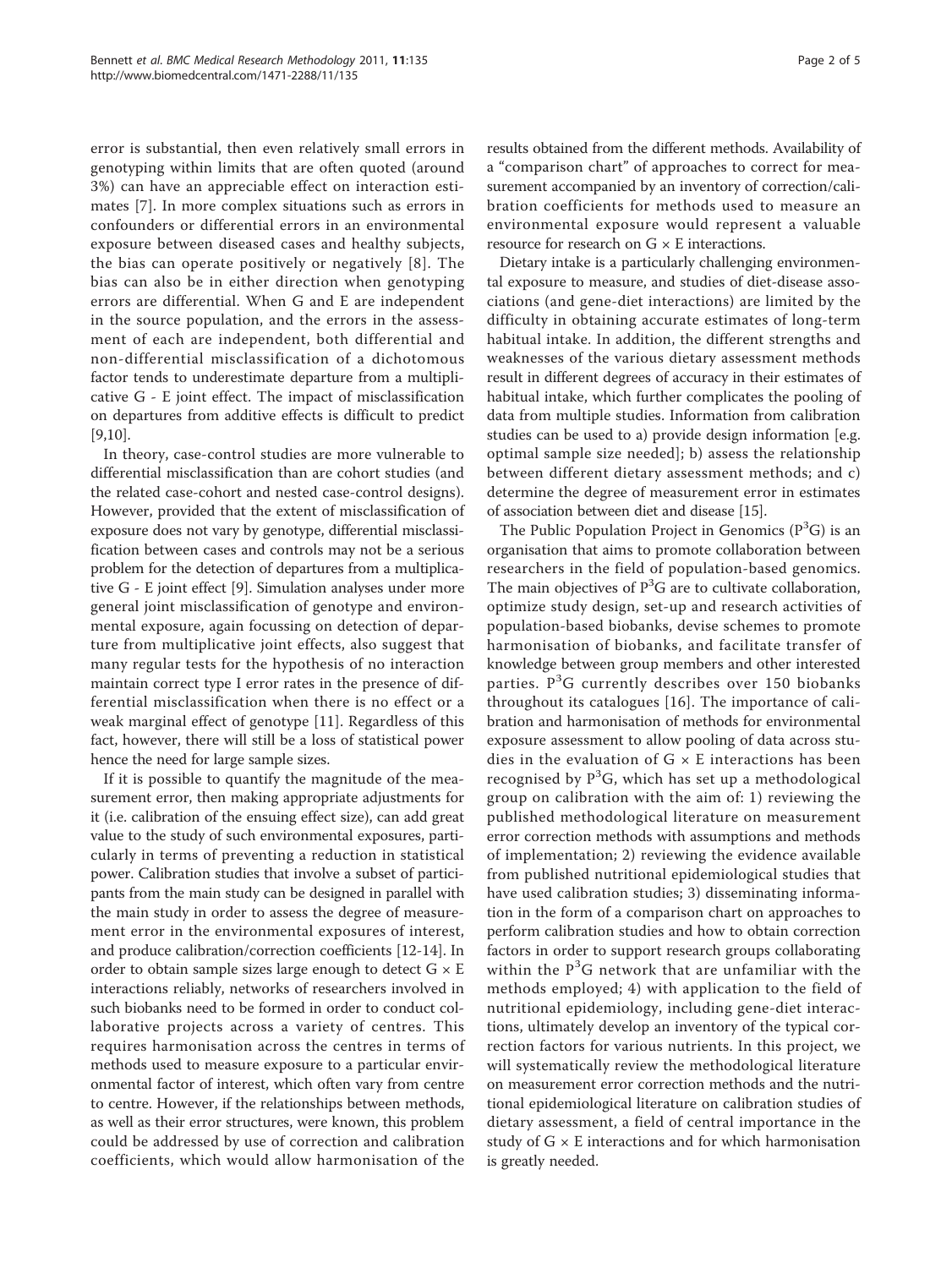# Methods/Design

#### Study eligibility

For the methodological component of the review manuscripts among any population(s) throughout the world are potentially eligible for inclusion in this overview if they satisfy the following criteria: (1) they consider the issue of measurement error using some form of calibration study (i.e. reliability study [compared several instruments one of which may be a "gold-standard"] or validation study [a "gold-standard" compared with another measurement instrument], or reproducibility study [replicate measurements of a measurement instrument]); (2) the method was motivated by, and applied to, a real dataset (3) the statistical assumptions of the method are clearly described [e.g. can the method deal with differential as well as non-differential measurement error]; (4) the advantages of the method over other possible methods of correcting for measurement in terms of precision and validity are clearly described; (5) the most appropriate study design for implementation of the method is described; (6) details on whether the method can be implemented in standard statistical software are reported.

For the nutritional epidemiology component of the review manuscripts of studies conducted among any population(s) throughout the world are potentially eligible for inclusion in this overview if they satisfy the following criteria: (1) dietary intake was estimated with either a questionnaire, weighed records, non-weighed diet diary, 24-hour recall, or a biochemical marker; (2) the research team conducted some form of calibration study in order to correct for measurement error in estimation of dietary intake; (3) correction factors are reported for the dietary exposures measured.

## Study identification

Methodological studies will be identified from searches of statistical and mathematical databases [JSTOR, Current Index to Statistics, MathSciNet, and Scopus (also covers all of the health-related journal titles included in MED-LINE and EMBASE)]. Nutritional epidemiological studies will be identified by a range of methods including computer-aided literature searches of medical databases [MEDLINE, EMBASE, BIOSIS, CINAHL, CAB Abstracts (for Human Nutrition), Scopus, Dietary Assessment Calibration/Validation Register, and LILACS]. We will also scrutinise the reference lists of study reports and review articles, and by inquiring among collaborators and colleagues. Eligible studies identified subsequent to the preparation of this protocol will be reviewed and included if they meet the eligibility criteria.

## Data extraction

Based on our search strategy a single reviewer will review the titles, abstracts and keywords of every record retrieved. Full articles will be retrieved for further assessment on the eligibility of the study for inclusion in the overview. Two reviewers will then independently select the studies for inclusion in the review from the list of potentially eligible studies. Details from eligible studies (methodological and nutritional) will be extracted independently by two reviewers using a predesigned data extraction form. The data extraction form will include the following items:

# General information (for both methodological and nutritional studies)

Name of study, country where study was conducted, year of publication, journal, language of publication, contact address of corresponding author.

## Methodological information

Was the method employed Bayesian or classical, can the method be implemented in standard statistical software or not, can the method deal with differential measurement error or not, can the method deal with correlated errors or not, can the method be used for continuous and categorical exposures or only a one type of exposure, does the method produce precise and valid estimates in a variety of settings (e.g. case-control or prospective cohort).

#### Dietary information

Instruments for assessing dietary intake employed, reference instrument employed, was the dietary assessment instrument self-administered (e.g. computer) or not, if not self-administered how was it administered (e.g. interviewer), the timing of the administration; has the instrument been validated for the population it has been used on.

The fundamental information relevant to each dietary assessment method is outlined in Table [1.](#page-3-0)

# Calibration information

The type of calibration study and the most relevant information to extract for each type of study is described briefly, in Table [2.](#page-3-0)

#### Measurement error information

How measurement error was assessed, the assumptions of the method used to assess measurement error, the size of the correction factor obtained.

Where the data extracted differ between assessors, the discrepancy will be resolved by consensus and when necessary, additional information will be sought from the authors of the studies. Where differences in opinion still exist, a third party will be consulted.

#### Quality Assessment

The general quality of the methods used to estimate dietary intake will be assessed separately from the data extraction process using a series of questions devised by a member of the research team with expertise in nutrition, which will draw on information of existing scoring systems such as those described by Margetts et al. [[17](#page-4-0)],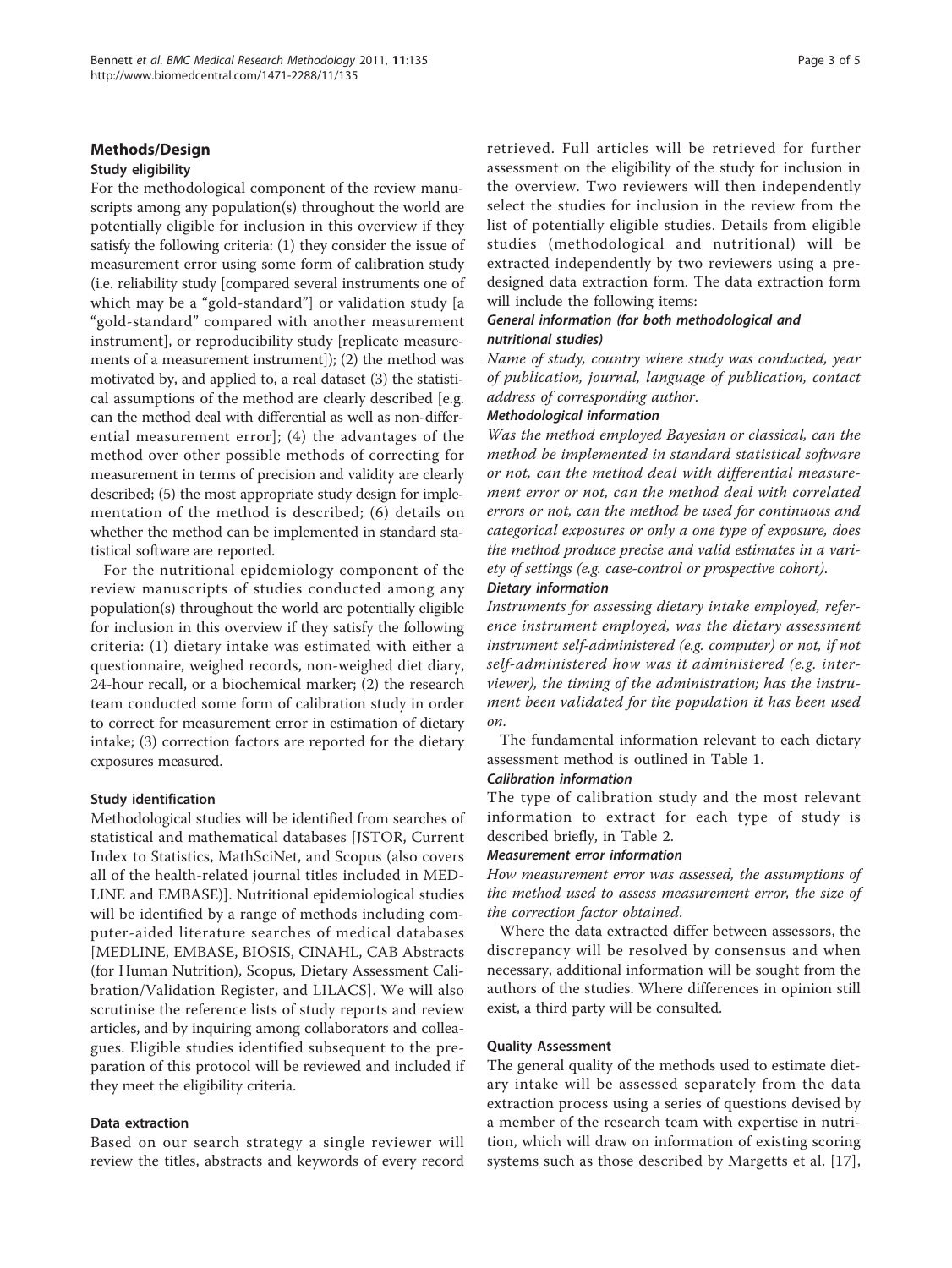| Dietary assessment method                                                                                                                              | Relevant information extracted    |
|--------------------------------------------------------------------------------------------------------------------------------------------------------|-----------------------------------|
| Food frequency (FFQ) questionnaire                                                                                                                     | • Number of food items            |
| Non-weighed diet diary                                                                                                                                 | • Number of days covered          |
| Weighed records                                                                                                                                        | • Number of days covered          |
| · Single or multiple recall<br>24 hour recall<br>• If multiple 24 hour recalls used what was the number of recalls?<br>· Time interval between recalls |                                   |
| Biochemical marker                                                                                                                                     | • Name of the biochemical marker? |

<span id="page-3-0"></span>Table 1 Information to be extracted for each dietary assessment method

and Friedenreich et al. [\[18\]](#page-4-0) questions outlined in "Section II Method of Dietary Assessment" from a checklist devised by Nelson et al. [\[19](#page-4-0)], and a review of issues in the assessment of dietary intake, particularly for fruit and vegetables, by the International Agency for Research on Cancer [[20](#page-4-0)]. Items of methodological quality will also be reported, including main study design details and the calibration study details. In addition, the assumptions of the methods used to correct for measurement error, and their relative advantages and limitations will be discussed.

#### Timeframe for analyses

The aim of this review is to a) collate information on possible methods to correct for measurement error and b) present the magnitude of correction factors for different nutrients obtained from different study designs. The collection of correction factors for different nutrients can serve two purposes: 1) they can be used directly to calibrate results from different dietary assessment methods in multi-centre investigations, whenever calibration studies are not performed; 2) they can be used as prior evidence in Bayesian analyses of calibration studies

We have identified studies, either completed or ongoing, that are potentially eligible for inclusion in the both parts of the review. Data extraction should be completed by the end of the second quarter of 2012 and the preliminary analyses will be conducted in the third quarter of 2012.

## **Discussion**

Although it is not possible at this present stage to anticipate the methodological and nutritional results from this project we expect to have the following knowledge available by the final quarter of 2012:

1. To be able to adequately describe robust methodological approaches to the design of a calibration study in order to account for the effects of measurement error in a biobank

2. To be able to make the details of the different methodological approaches to correct for measurement error more accessible to a non-statistical audience.

3. Describe how to apply the correction factors to studies that aim to assess the association between diet and disease with data collected from multiple sites.

4. Ultimately, develop an inventory of the typical correction factors for various nutrients that are considered in individual epidemiological studies.

| Type of<br>calibration study | Typical design                                                                                                                                                                                 | Relevant information to extract                                                                                                                                                                                       |
|------------------------------|------------------------------------------------------------------------------------------------------------------------------------------------------------------------------------------------|-----------------------------------------------------------------------------------------------------------------------------------------------------------------------------------------------------------------------|
| Reliability study            | • Employs a comparison of several instruments to estimate dietary intake one of<br>which may be a "gold-standard"<br>• Uses a sub-sample of subjects from the main study or an external sample | • Number of instruments used<br>• Number of subjects<br>• Were biochemical markers used?<br>• Was the sub-sample from main study or an<br>external sample?                                                            |
| Validation study             | • Employs a "gold-standard" compared with another instrument used to<br>estimate dietary intake<br>• Uses a sub-sample of subjects from the main study or an external sample                   | • Number of instruments used<br>• Number of subjects<br>• What was the "gold-standard" (biochemical<br>marker/other instrument)?<br>• Was the sub-sample from main study or an<br>external sample?                    |
| Reproducibility<br>study     | • Employs replicate measurements for an instrument used to estimate dietary<br>intake<br>• Uses a sub-sample of subjects from the main study or an external sample                             | · Instrument used<br>• Number of subjects<br>• Number of repeat measures used,<br>• Spacing of repeat measures,<br>• Were biochemical markers used?<br>• Was the sub-sample from main study or an<br>external sample? |

Table 2 Type of calibration study with typical design and information to be extracted